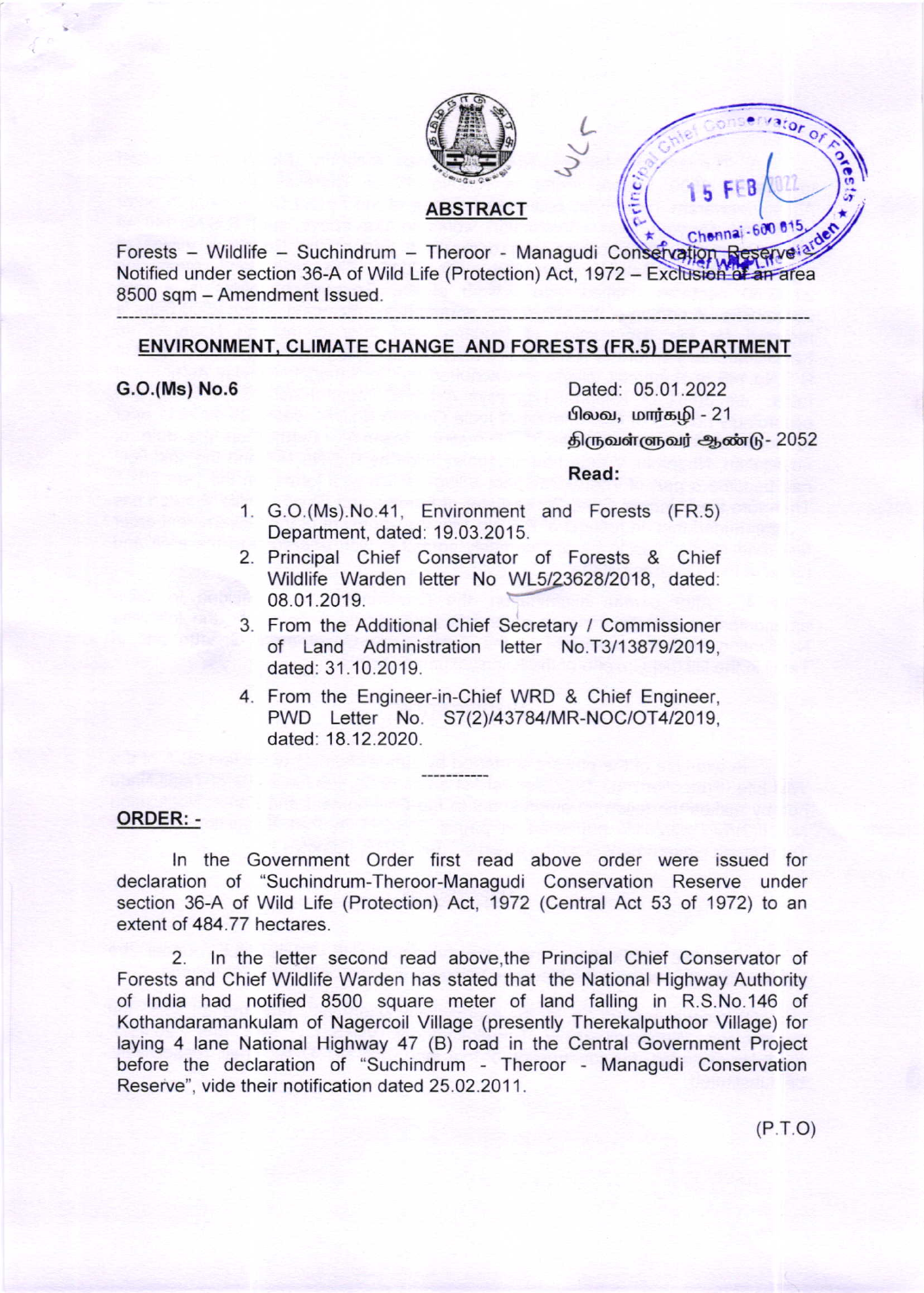3. The General Manager, National Highway Authority of lndia has requested to exempt 8500 Square meter in R.S.No.146 of TherekalPuthoor village in Agastheeswaram Taluk from getting permission of the Forest Department to enter upon and carryout road construction works in the above land R.S.No.146 of Therakalputhoor Village which was originally a part of the Nagercoil Village of Agastheeswaram Taluk before the year 2012. The said land measuring 21 33.50 hectares notified vide S.No.9 of the Government order is a tank po"amboke. A portion of the above tank poramboke, measuring about 8500 Sqm. is required for the construction of fourlane road inter connecting Nagercoil to Kavalkinaru section of the National Highway 47 B. The required portion of land in R.S.No.146 of Nagercoil Village was acquired by the National Highway Authority of Inclia u/s 3(D)1 of National Highways Act,1956 (central act 48 of 1956) and ac:ordingly notified in Government of India Gazatte No.374, dated 25.02.2011 prior to declaration of the area as Conservation Reserve. Further on the date of notification, Nagercoil Village had no survey Filed as R.S.No.146 and the said field had become a part of Therekalputhoor Village which was formed in the year 2012. Therefore the Principal Chief Conservator of Forests and Chief Wildlife Warden has recommended that in respect of R.S.No.146, the annexure of the Government order first read above has to be appropriately corrected with reference to the area and name of the Revenue Village.

4. After careful examination, the Government have decided to issue anrendment to the Government order first read above. Accordingly, the following Nctification shall be published in the Tamil Nadu Government Gazette and in Tamil in the District Gazette of the Kanniyakumari District.

# **NOTIFICATION**

ln exercise of the powers conferred by sub-section (1) of section 36-A of the wild Life (Protection) Act 1972(Central Act 53 ot 1972), the Governor of Tamil Nadu hereby makes the following amendment to the Environment and Forest Notification Nc. II(2)/EF/163/2015, published at pages 288-291 in Part II Section 2 of the Tamil Nadu Government Gazette, dated 8<sup>th</sup> April 2015, namely:-

#### AMENDMENT

In the said notification, under the heading "THE SCHEDULE", under the sub-heading "3. Name of the Revenue Village and Area", in the tabular column,-

(1) in serial number (9), for the expressions "Nagarcoil","146" and "21 33 5"' the expressions "Nagarcoil (Now Therekalputhoor Village)", "146" and "20.48.5"  $(0.85$  Ha excluded for construction of four lane road NH 47 B)" shall, respectively,  $\mathbf{b}$ e substituted;  $\mathbf{a}$ ...3...